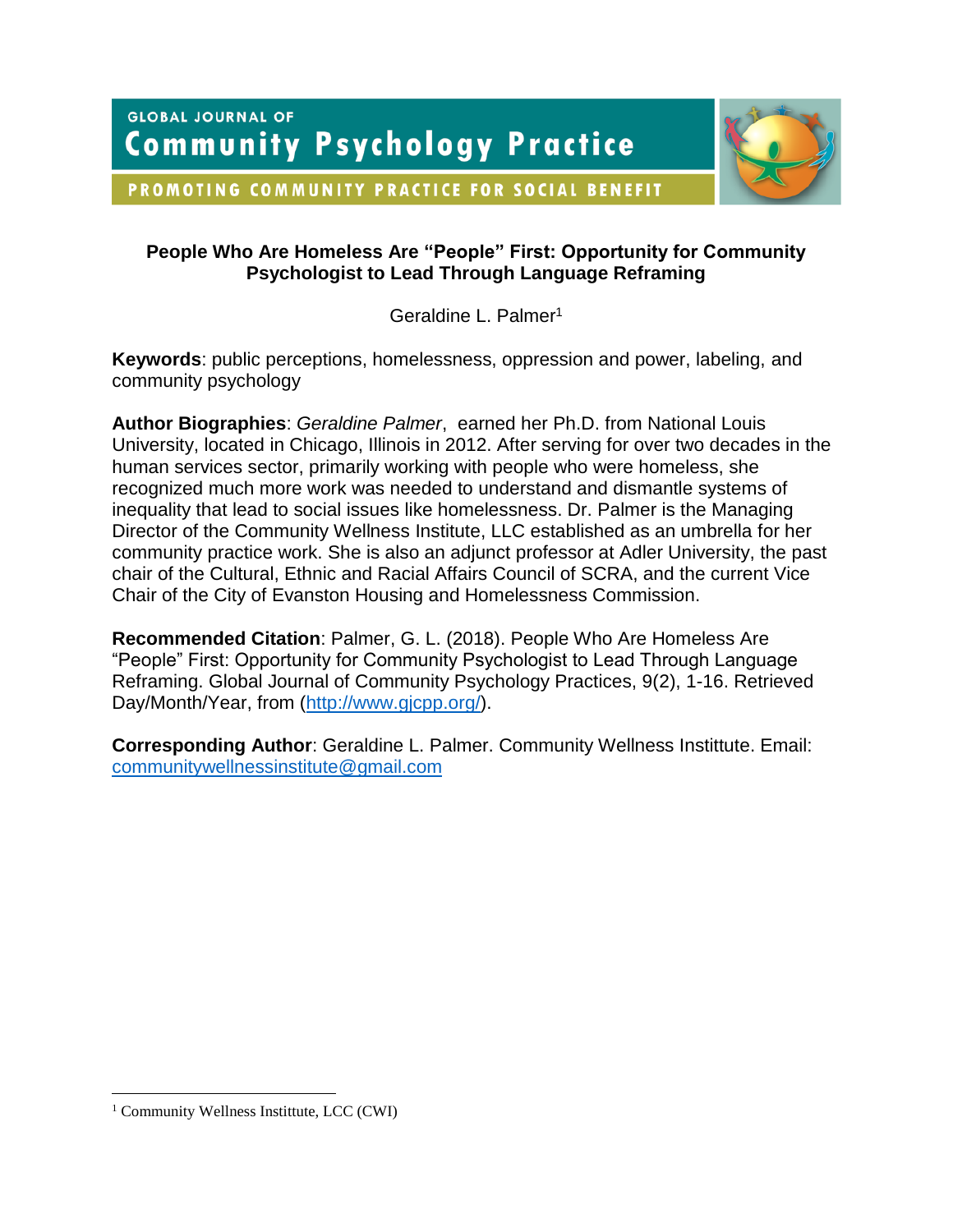# **People Who Are Homeless Are "People" First:**

# **Opportunity for Community Psychologists to Lead Through Language Reframing**

*"Never doubt that a small, group of thoughtful, committed citizens can change the world. Indeed, it is the only thing that ever has." - Margaret Mead*

## **Abstract**

The words or labels we use to define, describe and categorize people greatly influence public perception and attitudes. In turn, public perceptions and attitudes play an essential role in shaping policies and practices impacting numerous groups of people, including people who are experiencing homelessness. Yet, and perhaps, inadvertently, we continue to use words that categorically label groups of people bringing back historical meanings of oppression and inequality. The purpose of this paper is to: (1) raise awareness that the use of the terms, "the homeless" and "homeless people" in reference to people experiencing homelessness, perpetuate oppression and inequality; and (2) call community psychologists to lead in transforming how we define, describe and categorize people experiencing homelessness. The author reviews literature that looked at historical connotations behind categorical labeling of people who were homeless and links this underpinning to the terms, "the homeless" and "homeless people". A concluding discussion offers a *language reframing* model including using person-first language, as a methodology for influencing public perception and attitudes.

## **Introduction**

The words or labels we use to define, describe and categorize people greatly influence public perception and attitudes. In turn, public perceptions and attitudes play an essential role in shaping policies and practices impacting numerous groups of people, including people who are experiencing homelessness. Yet, and perhaps, inadvertently, we continue to use words that categorically label groups of people, bringing back historical meanings of oppression and inequality. When a word or words that oppress are used, an individual is not merely assaulted, but the expression leads to the propagation of an entire population of people. Vojak (2009) put forward that, words, explicitly labels, are seldom neutral, but are instead, inundated with meaning, power and status. Mustafa (2011) pointed out, "the

words we use, as well as, actions have an effect on the people around us, and that language has just as much of a role in contributing to oppression as anything else" (para. 6).

Williams (1976/1983, p. 24) argues that labels, negative or positive are constructed, shaped and reshaped by the dominant class with a particular social and historical context. This is important, as terms that describe and categorize people experiencing homelessness, such as "the homeless" and "homeless people" are widely used by those in the general public, helping professions, and in other fields; yet, reflect the core ideologies and economic interests of the dominant class. Additionally, the psychological impacts of labels not only affect the recipients, but are not lost on policymakers, who enact laws, and the public, who most often decide how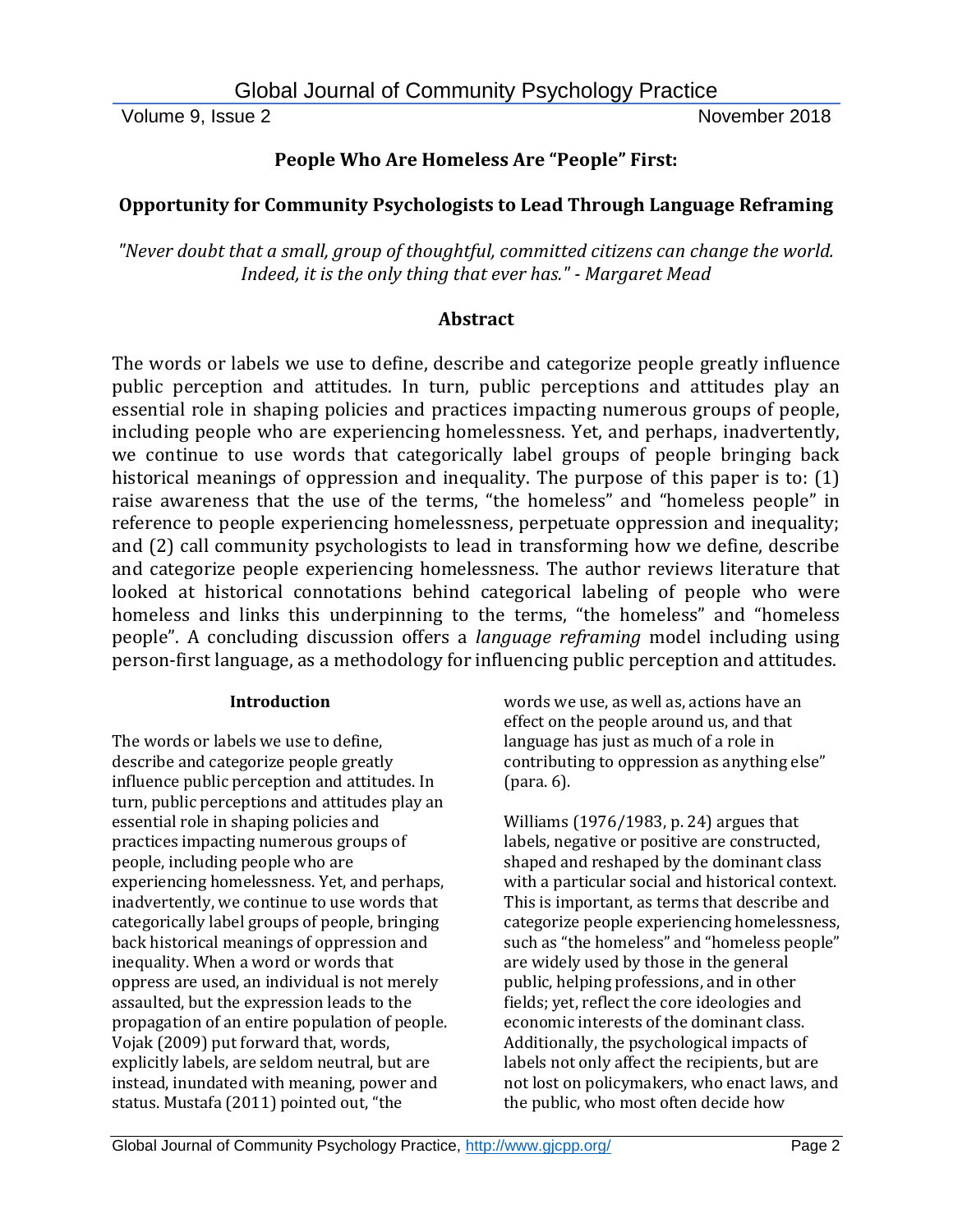community resources should be allocated. Vojak (2009) added that, it is difficult for the hearers of labels, to *not* believe their validity. Rich (2017) proposes that:

> By removing people and families from emotionally charged labels, we can then refocus our attention on remedying structural challenges—like a lack of affordable housing, challenges to accessing behavioral and mental health care, and racial inequalities that often make people unable to afford a home (para. 4).

The purpose of this paper, then, is to:

- 1. Rise awareness that the use of the labels, "the homeless" and "homeless people "perpetuate oppression and inequality; and
- 2. Call community psychologist to lead in transforming how we define and refer to people experiencing homelessness. The author reviews literature that looked at historical connotations behind categorical labeling of people who were homeless and links this underpinning to the terms, "the homeless" and "homeless people". In conclusion, the paper offers *language reframing* action steps, including using first-person

language, as a methodology to influence public perceptions and attitudes about people experiencing homelessness.

### **Labeling theory**

A noteworthy point on the labeling theory, relative to this discussion, is, its sociological approach falls with society's understanding of crime and deviance (Bernburg & Krohn et al., 2014, pp. 69-71). Labeling theory suggest that, when an individual is negatively labeled (or considered deviant), then that individual will practice their new label/identify in ways that match the new label (Asencio & Burke, 2011, pp. 163-182). In developing the argument that deviance is socially constructed, labeling theorist have borrowed from conflict theory to demonstrate *who* is labeled, and *why*. The backdrop of this premise demonstrate that powerful people in society, are the ones who control the labeling process and use it according to their biases and interests. For example,from a critical race perspective, Black/African Americans are more likely than White/European Americans to be labeled criminal or delinquent, as is people categorized as lower-class versus middle-class. Their actual behavior has no relevance (p. 27). Selected examples of this assertion are shown in Table 1.

#### Table 1

#### *Labeling Examples*

| Researcher(s)/Author(s) | Examples (General and specific)                                                                                                       |
|-------------------------|---------------------------------------------------------------------------------------------------------------------------------------|
| Sudder (2016, para. 14) | Black youths - whether guilty or innocent -<br>were branded "criminal" and almost<br>guaranteed a life tethered to the justice system |
| Baker (2013, para. 2)   | George Zimmerman labeled 17 year old<br>Trayvon Martin as "deviant".                                                                  |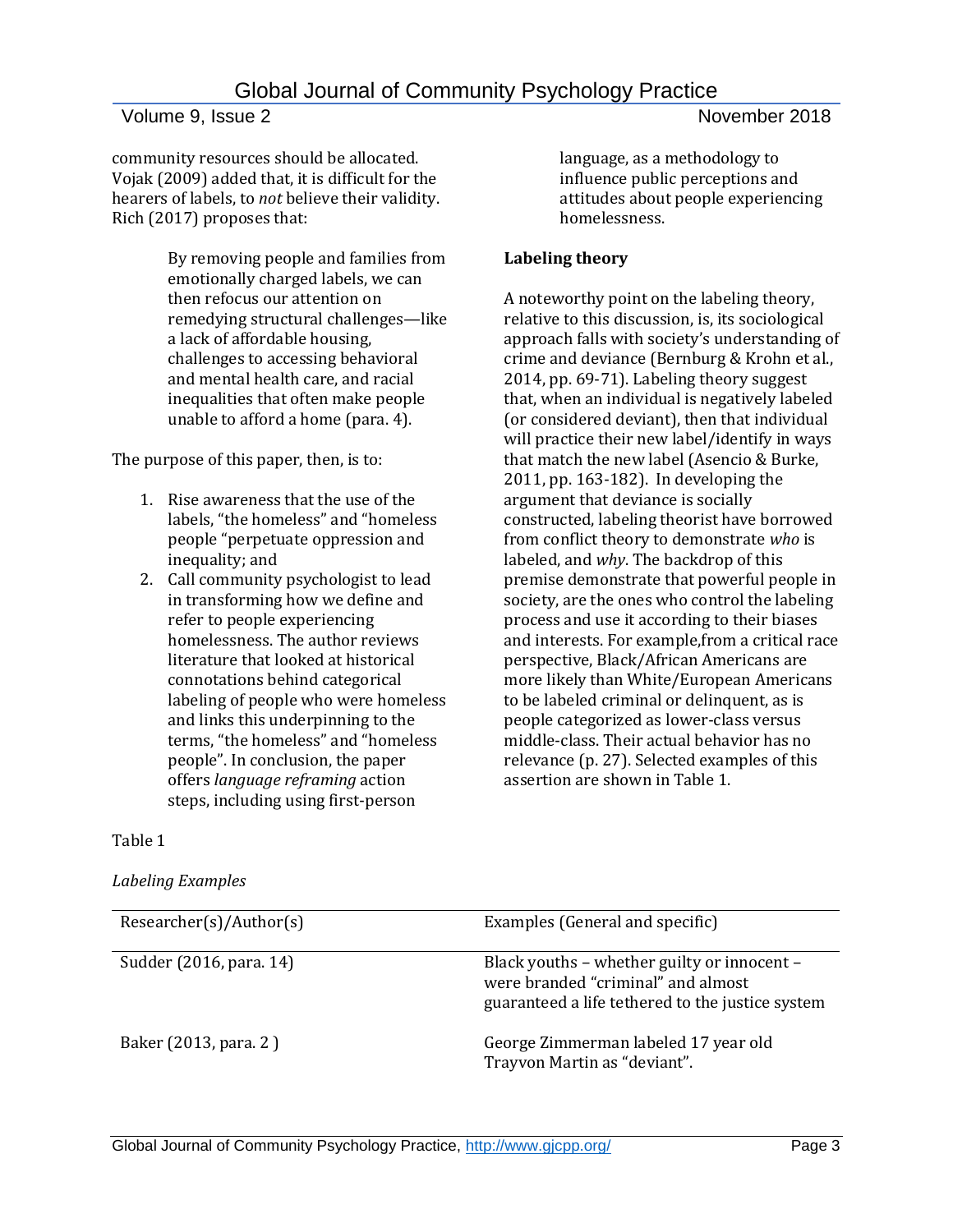| <b>VUILIIG J. ISSUG Z</b>                   | <b>INUVUIIINUI ZUIU</b>                                                                                                                                                                                                                                        |
|---------------------------------------------|----------------------------------------------------------------------------------------------------------------------------------------------------------------------------------------------------------------------------------------------------------------|
| Hall, Phillips and Townsend (2015)          | "Data on studies seeking to understand<br>perceptions of labels found that the use of the<br>label "Black" correlated with White/European<br>Americans' views of a criminal suspect when<br>that person is identified as "Black" versus<br>"African American." |
| Heitzeg (2015) added that white criminality | initial conclusion about people who live on                                                                                                                                                                                                                    |

Heitzeg (2015) added that white criminality is primarily approached from a medical model. This becomes possible through a "white racial frame" which denotes "whiteness" as normative and white deviance as individual aberration or mental illness. Contrariwise, the same white radical framework constructs Blackness as synonymous with criminality (p. 197).

# **Categorical Labeling**

Embedded in labeling is categorical labeling that defines and classifies groups of people, often of a marginalized or inferior nature, deemed so, by the dominant group. The primary purpose of categories is to synthesize information and use it in making inferences such as predictions (Rosch, 1978). Yamauchi further posit that two core psychological suppositions allow for integration of information and certify the right to induce inferences: (1) matching characteristics between entities; and (2) evidence that exceeds an initial conclusion. These two components, Yamauchi proposes, form an *attribute-based similarity* (p. 538). For example, we could conclude that people who live on the streets, based on tangible evidence, are homeless. We could also say that people who live in shelters are homeless, as well. Therefore, the conclusion, people who live in shelters is reliable, comparable to, people who live on the streets. That is, *if* both people who live on the streets and people who live in shelters have (1) similar characteristics (e.g. no fixed residence) and (2) the enormity of the evidence of people who live in shelters, surpasses that, of the

initial conclusion about people who live on the streets.

A plethora of studies have ensued based on Yamauchi's *attribute-based similarity* theory. To this end, these studies have shown an association between attribute-based similarity and categorical membership (Heit & Rubinstein, 1994; Lassaline & Murphy, 1996; Murphy & Ross, 1994; Osherson et al., 1990). In the field of social psychology, researchers have focused on similarities such as representative heuristics, prevalence in stereotyping and impression research (Kahneman & Tversky, 1973; Shafir, Smith, & Osherson, 1990; Duckitt, 1992; Hamilton & Sherman, 1994; Stangor, 2000). While there are benefits of attribute-based similarities, such as helping us to understand how categories work, inductions about people that result in categorical labeling such as "the homeless" and "homeless people" often have long-lasting negative outcomes, that are difficult to take back, and result in structural systems of oppression (Schneider & Remillard, 2013; Tsai, Lee, Byrne, Pietrzak & Southwick, 2017). Rich (2017) noted that the use of the terms "homeless people" or " the homeless" to define people experiencing homelessness, can sound more like we are "describing an intractable problem that is about people who are fundamentally different from us" (p. 1). Rich argues that the way we discuss and refer to people who are homeless are equally important as efforts to find causes and end homelessness. The words we use to describe human beings in general, significantly affect our perceptions and attitudes about them, and moreover, labels generate emotional reactions that can create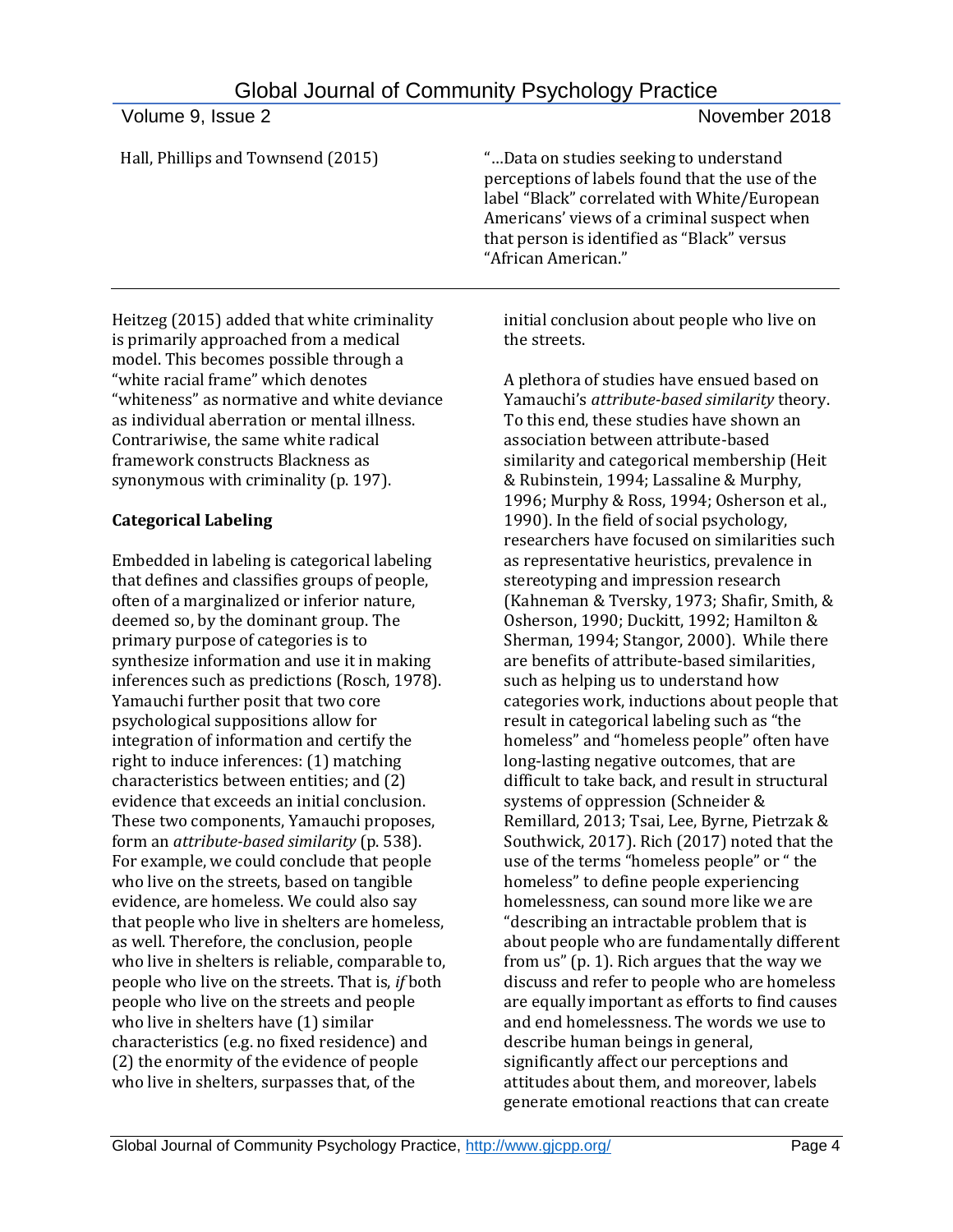barriers to understanding, as well as, reinforce stereotypes. Atler (2010) noted that, categorical labeling is a tool that humans use to resolve the impossible complexity of the environments we grapple to perceive. Additionally, similar to so many human faculties, it's adaptive and miraculous, but it also contributes to some of the deepest problems that face our species" (para. 2). Jennifer Eberhardt, a social psychologist at Stanford, and her colleagues (2003) conducted a survey on challenges with labels. Surveying White/European American college students, the researchers showed them pictures of a man whose race (based on skin color) was not easily detectable by the pictures. The man could have been in the Black/African American category or White/European American category-- common labels with connotations of what the terms mean. Findings showed fifty-percent of the students responded the face belonged to a White/European American, while the other fifty-percent reported the face was that of a Black/African American.

In one portion of the experiment, the students were asked to spend four minutes drawing the face that sat on the screen in front of them. Surprisely, even looking at the same face, at the same time, the students who were inclined to believe that race is an embedded human trait, not a social construct, drew faces that matched the stereotype associate with the label. Thus, the racial labels served as the lens through which the respondents saw the face, and they were not able to perceive the face independent of the label (para. 4). Thus, perceptions that are set up, or framed through language portray the stereotype associated with the label. It is this same premise that apply to people who are homeless. If asked to draw a "homeless person", it is likely respondents in a similar study, would draw a person, probably identified as male, clothed in rags, dirty, and pushing a shopping cart down the street. Yet, research (Jones, 2012) put forward that

nationally, two in five people experiencing homelessness work, even if they cannot afford market-rate housing (p. 5).

Darley and Gross (1983) offer that race isn't the only label that shapes perception. In a classic study conducted by the researchers on labels and class, results showed similar effects as the Eberhart study. Some of the respondents were asked whether a young girl seemed poor or wealthy after watching a video of her playing in her neighborhood and reading a brief background sheet. The segment of students watched the girl playing in a low-income housing development (categorical label) and the parents were described as high school graduates with blue collar jobs (categorical label). The remaining students watched the girl playing as well, but in this study phase, she was playing in a treelined, middle-class (categorical label) neighborhood. Her parents were described as college-educated professionals (categorical label). The respondents were then asked to assess the young girl's academic acumen after seeing her replies to a series of achievementtest questions. The video depicted the girl responding inconsistently, sometimes answering difficult questions correctly, but then sometimes answering simpler questions incorrectly. Thus, her academic capabilities, in reality, were difficult to discern. Yet, this factor did not stop the students from using the actor's socioeconomic status as a condition for academic ability. When the actor was labeled "middle-class," the students reported she performed close to a fifth-grade level. When she was labeled "poor", they believed she performed below at fourthgrade level. Categorical labeling is a social construct, such as "race" used to separate people and exclude people who are different in some way from the dominant majority. For example, as "chattels" and slaves, Black/African Americans were separated; when the Japanese Americans were interred in 1942, they were separated. When people who are Jewish were rounded up and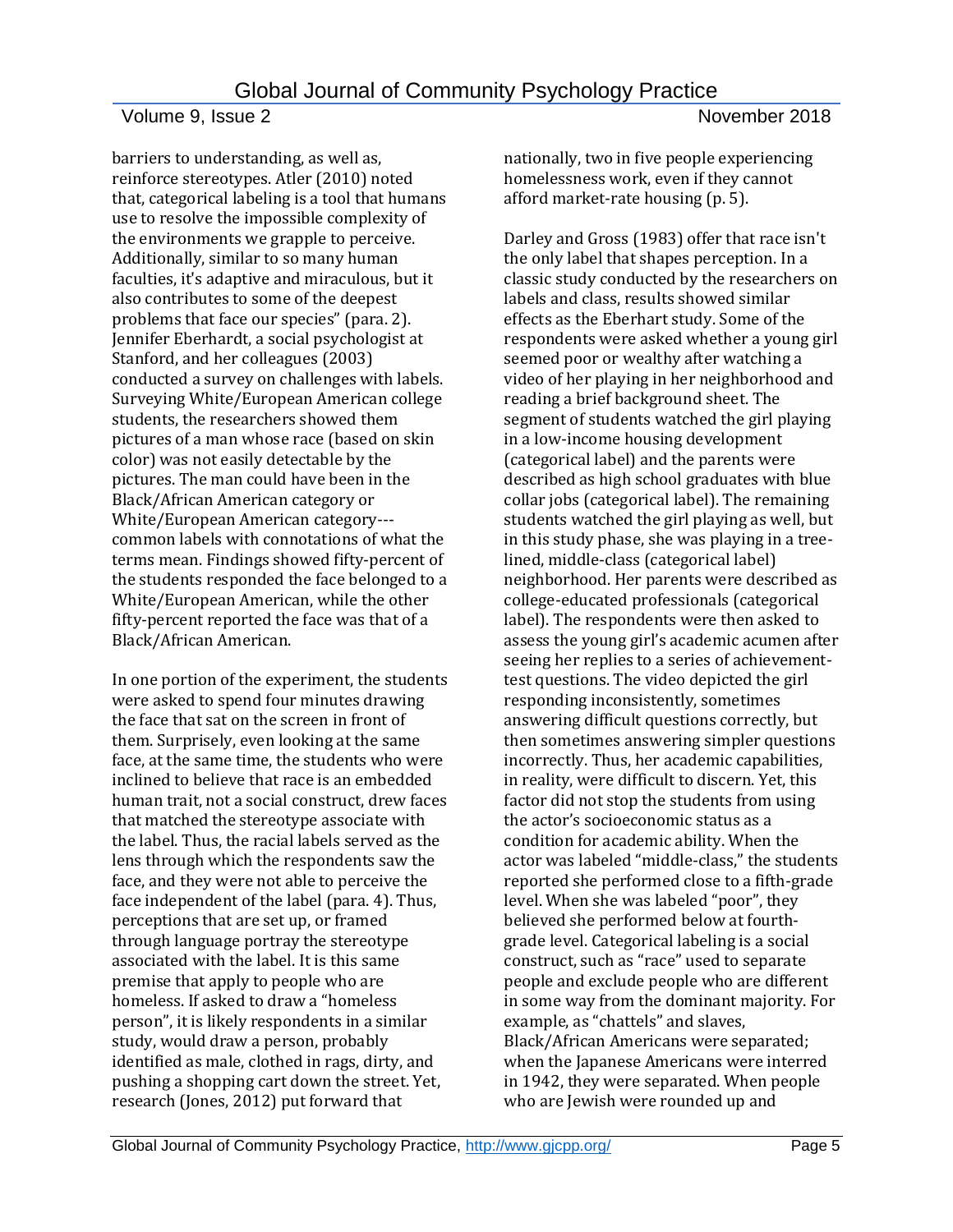interred in concentration camps, they were separated. Native Americans or American Indians were in America before exploration and have been separated since that time (Bosmajian, 1983).

Bosmajian argued that Hitler's 'Final Solution' appeared reasonable once Jewish people were successfully labeled by the Nazis as "sub-humans", "parasites," "vermin," and "bacilli." The segregation and suppression of Black/African Americans in the United States was justified once they were considered "chattels" and "inferiors." The subjugation of the "American Indians" was defensible since they were defined as "barbarians" and "savages… as long as adult women are "chicks," "girls," "dolls," "babes," and "ladies," their status in society will remain "inferior", such that, they will go on being treated as subjects in the subject-master relationship (p. 139).

This author puts forward that, as long as people homeless go on being labeled "the homeless" or "homeless people", they will continue to be treated as people who have *no right* to decent affordable housing and resources.

Contrarily, cognitive psychologists note that it would be impossible to register the information we process during our lives without the aid of labels like "friendly," "deceitful," "tasty," and "harmful." But it's equally important to recognize that the *people* we label as "black," "white," "rich," poor," smart,", "simple," and *"the homeless",* may, at some point, seem blacker, whiter, richer, poorer, smarter, simpler (Atler, 2010, para. ), or "*more vagrant"?* 

### **Historical Labeling of People Who Are Homeless**

The literature has no known empirical studies or theoretical papers, clearly delineating the pathway from early ideologies and behavior, regarding people experiencing homelessness, to the specific labels, "the homeless" or "homeless people". However, this paper asserts that these labels, continue to represent *groups* of people---who were excluded and ostracized, rather than individuals. When an individual is seen as an individual, no matter what social condition they may be experiencing, they are more often than not, referred to by their given or chosen name, not defined and categorized with labels. With this framework for context, the next section discusses the historical progression of labeling of excluded *groups* of people experiencing homelessness. Replicating English vagrancy laws that were enacted to address what the public considered a crime, and perhaps more importantly, *who* the public viewed as criminals, America enacted its own set of similar laws as early as 1640. Having a number of structures, vagrancy laws, were unique, targeting personal conditions, state of being, and social and economic status, rather than focusing on any particular conduct (Kusmer, 2002). These laws later became the pervasive mechanism for maintaining hierarchy and order in American life. Over time, vagrancy laws and application, targeted people who were homeless and/or poor, calling those in its path, "vagrants", and also focused on labor activists, radical orators, cultural and sexual nonconformists, religious and racial minorities and civil rights protestors. By the mid-20 century, hundreds of thousands of citizens had been arrested based on vagrancy laws. Yet, identifying what qualities brought the attention of the police which turned people into vagrants, has been difficult since its inception, painted with such broad strokes and no parameters (Golobuff, 2018).

Rates of homelessness in America increased as a result of King Philip's War of 1675-1678, sometimes called the First Indian War or Metacomet's (Indian chief) War against Native Americans and their allies in New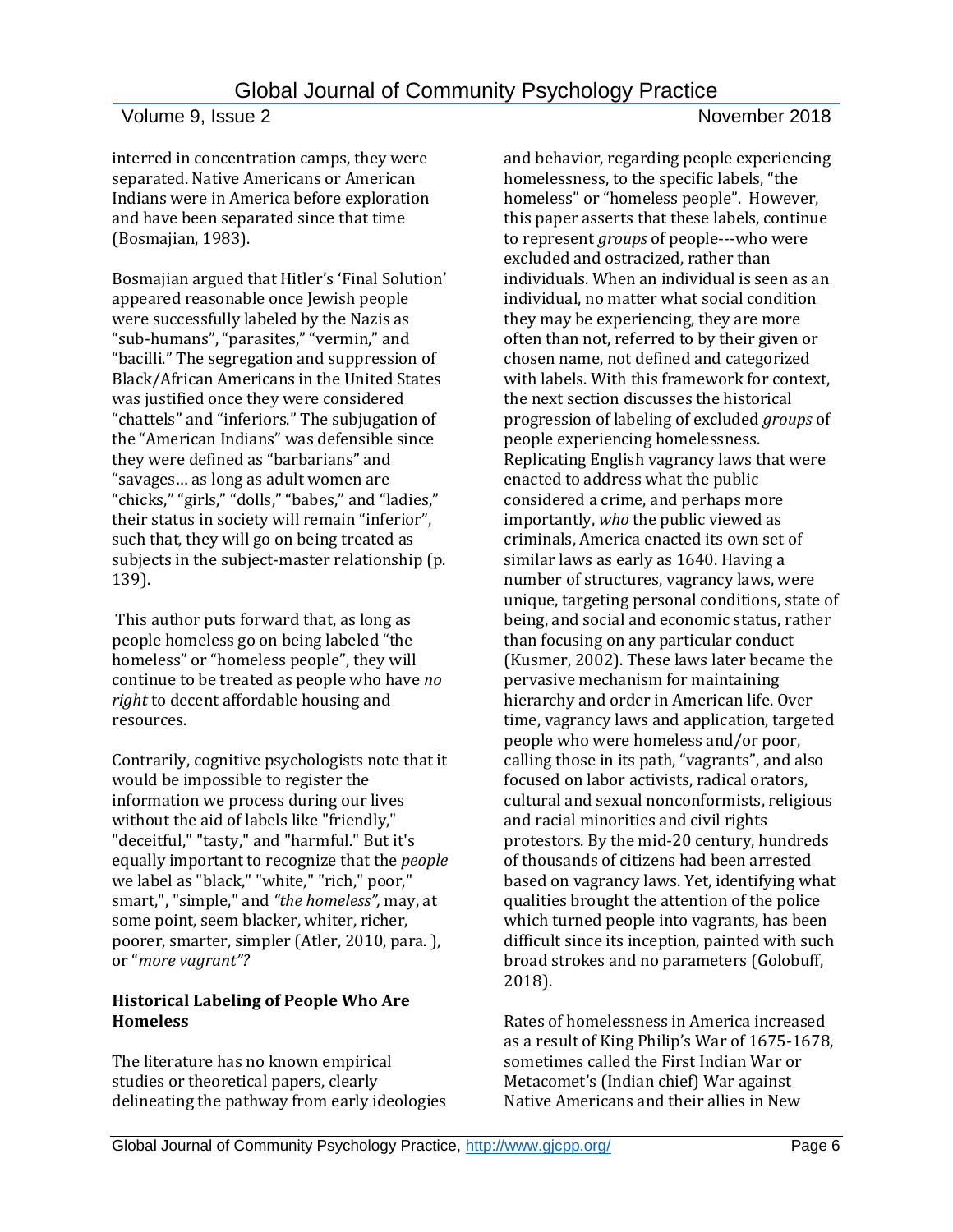England (Kusmer, 2002). During the war, many dwellers in New England were driven out of their homes when towns were totally demolished and forced to seek shelter in the forests or coastal areas, and there they remained idle for some time. Subsequently, laws were enacted to prevent "idleness" in the cities, and the term "idle people" became the label for people experiencing homelessness. As a result, people who found themselves homeless were made servants or indentured servants (Kusmer, 2002).

As rates of homelessness continued to rise, particularly in smaller towns, the label for people homeless became "hobos", in reference to their temporary housing located near train tracks, where they hopped onto trains to various destinations (Kusmer, 2002). Further, Kusmer put forward, after the American Civil War from 1861 to 1875, which seriously perpetuated homelessness, large numbers of men formed part of a counterculture known as "hobohemia" all over the United States. This phenomenon resurged in the 1930s during and after the Great Depression.

Overall, the general public perceived homelessness as a moral deficiency or a severe individual character flaw even from those embracing a Christian perspective. It was typically believed a good Christian, within God's grace, would naturally have their needs met. People outside of that grace somehow were deserving of their plight as God rendered justice accordingly and fairly (Fischer, 2011).

These historical labels discussed have a common denominator with "the homeless" and "homeless people", such that, they continue to denote categories or *groups* of people who do not belong, are excluded and not fit for society. Notably, social labels aren't inherently damaging. When we describe someone as "right-handed" or "Black/African American" this doesn't denote a problem.

However, as labels, they become deleterious when they are associated with negative characteristics, the product of social constructs.

## **Language Framing: A System of Oppression**

A brief review of Margaret Atwood's (1986) *The Handmaid's Tale*, provide a very useful framework for a discussion on the implications of language as a system of oppression. Atwood's work exemplifies that language enables power, and that the ruling class, whether gender, or race exploits language through censorship of literature and control of discourses to strengthen their leadership positions. In the *Tale,* Atwood uses words and sentence structure to demonstrate how a particular society is built on gender inquality found in authorative language of modern American culture. For example, the names that Atwood uses for the characters (women) are actually labels denoting property:

…Handmaids' names simply reflect which Commander owns them. "Of Fred," "Of Warren," and "Of Glen" are collapsed into "Offred," "Ofwarren," and "Ofglen." The names make more sense when preceded by the word "Property": "Property Offred," for example. Thus, every time the women hear their names, they are reminded that they are no more than property" (p. 305).

Further, Atwood calls a woman in the narrative without viable ovaries and who served no useful purpose for her society, "unwoman". These women in the story were sent to the Colonies (sites similar to plantations) or killed (p. 10). Moreover, the term Handmaid, was representative of women who did have viable ovaries. If these women conceived they continued on as Handmaids. However, if after three houses they did not have a child, they were sent to the Colonies or discarded permanently.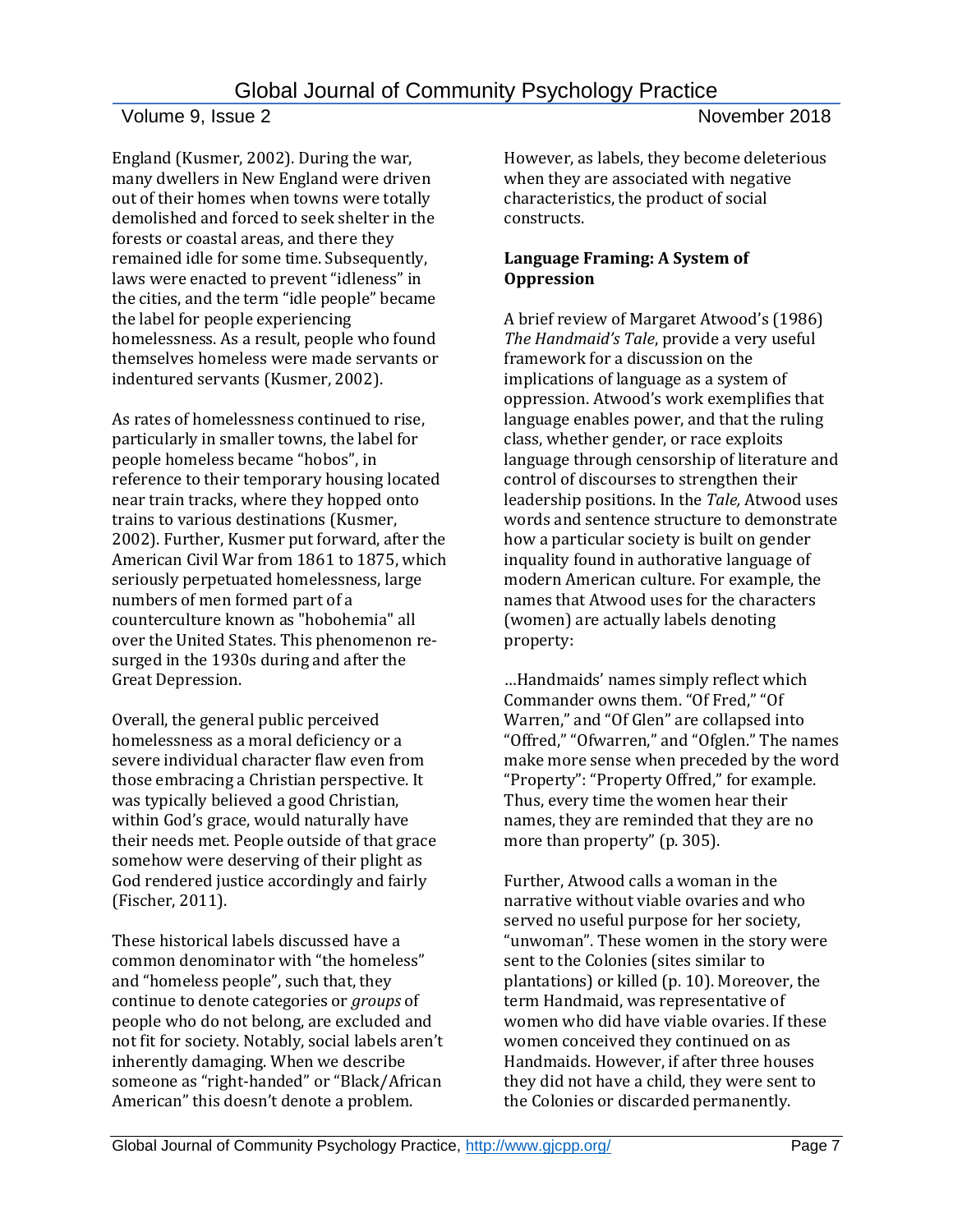What is particularly applicable to gender inequality or in this discussion, class inequality, (e.g. people who are homeless) is the premise that people, or the public, are prone to accept controlling language because in usage, much of the real meaning behind the words or terms, goes unnoticed. Thus, the readers of Atwood's work are admonished to take a closer look at speech and word choices in general, in efforts to regain control over one's own words and understanding, and the effects of power in using and understanding both. Atwood argues that "as we know from the study of history, no new system can impose itself upon a previous one without integrating many of the elements found in the latter" (p. 305).

### **Language Reframing: A System of Liberation**

FrameWork Institute (2018) reported that the housing and homelessness sector must change the way it dialogues about homelessness, and the people it impacts, if the public is to be convinced it should end. The public takes cues from the more dominant group, and therefore, the framing of language become important in influencing viewpoints and attitudes.

A study, conducted for OpenSource by FrameWorks Institute interviewed experts on homelessness, and the public, in conjunction with an analysis of sector and media narratives. The results indicated that the public hold specific perceptions about who is homeless, as well as root causes. Stakeholders in the sector and media play strong roles in supporting or refuting these perceptions. A key finding showed that any type of closed or limited view of homelessness and people homeless, prevent the public from perceiving homelessness as a broad social issue, and is no respecter of persons. If a closed viewpoint is adopted, a structural focus will recede, and blaming the person is forthcoming. Closed viewpoints are put forward when the sector and media support and encourage narratives

that tell fractured stories---this hinders wider social change action.

A goal of talking differently about homelessness should be put forward in a way that deepens the public's understanding, attract new allies, and foster demand for change. Communication can be a factor in guiding media reports so it moves people to consider and support more of systems level change and solutions. It is also critical that communicators avoid inadvertently reinforcing unproductive attitudes and negative stereotypes, such as continuing to use terms that oppress, that hinder social change, and set the cause back.

Changing the way we speak about homelessness, and in discourse, and reference to people homeless can take place through careful and regulated messaging, that promote new ways of thinking. For example, stakeholders communicating a new message can widen the lens when sharing about people who are homeless, using first-person language. Those on the front lines, such as social service agencies, community psychologists and the like must change the frames to foster new thinking about homelessness, and the people it impacts. The media will follow suit, and reinforce these new patterns of thinking. As one person with lived experience shared:

"…I also make a habit of replacing 'homeless' with 'extreme poverty' when discussing the issue---particularly in U.S. culture. I do this because the stereotypes and misinformation about poverty in the U.S. have resulted in the majority of the public creating meaning for the word 'homeless' and assuming it is the denotation culturally. People are seen as part of the target group, not as individuals; There are very low expectations and fewer options and choices (Nance, 2012, para. 8). Recommendations for advancing language reframing work follows in the next section.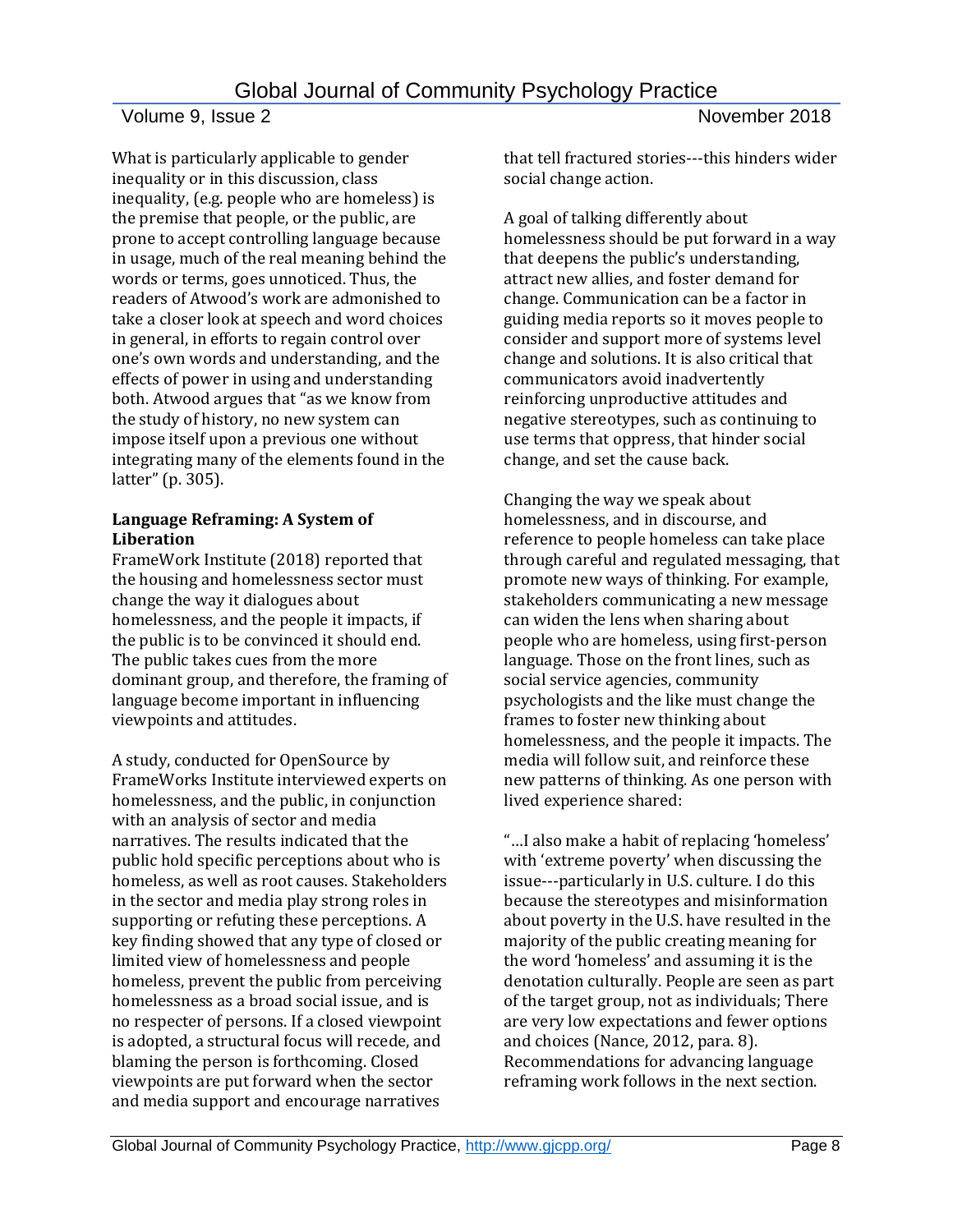### **Person-First Language Model**

Dickinson and Maryniuk (2017) posit that language reframing is not new (p. 51). For nearly a half of century, psychologists, health professionals and the broader community have been, and are continuing to engage in discourse regarding language used in health care. These conversations included the movement in the early 90s of health literacy. A number of health care entities have joined this movement including American Diabetes Association and the Obesity Society. Psychologists around the world are encouraged to improve, foster and engage in cultural competence and awareness in global communities, and people-first language can do that. Developing cultural competence includes improving communication skills for better understanding diverse groups. Further, the American Psychological Association (APA) advocates for people and person-first language to describe people with disabilities groups (Christopher, Wendt, Marecek, & Goodman, 2014; Balcazar, Suarez-Balcazar, & Taylor-Ritzler, 2009). This author argues that community psychologists in partnership with U.S. social services agencies and international nonprofit government organizations (NGOs) should adopt people-first language in academia and practice.

*Contrasting views on people-first language.*  People-first language is not without its critics. Some have objected that people-first language is awkward, repetitive and makes for tiresome writing and reading. Vaughan (1997 para. 7) suggests that "in common usage positive pronouns usually precede nouns", "the awkwardness of the preferred language focuses on the disability in a new and potentially negative way". According to Vaughan, it only serves to "focus on disability in an ungainly new way" and "calls attention to a person as having some type of 'marred identity'" and is relative to Goffman's (1963) theory of identify (para 7).

Further, in deaf culture, person-first language has long been rejected, but this is understandable. Rather in the deaf community, deaf-first language is used as a source of positive identify. Correct language for this group would be "deaf person" or "hard of hearing person". The phrase "hearing impaired" is not acceptable to most deaf or hard of hearing people because it emphasizes what they cannot do (National Association for the Deaf, 2014). Additionally, rather than people-first language, identity-first language is preferred by many autistic people and organizations run by them (Kenny, Hattesley & Molins, 2016).

In any case, reshaping language can also serve to create spaces where empowerment, wellness and social justice, have room to blossom. The last sections of this paper highlights the results of a language reframing project, for a social services agency in Chicago and points out similar work the noted Salvation Army has undertaken. This work serves as strong starting points for designing and implementing language reframing projects.

## **Language Reframing Strategies North Side Housing and Supportive Services, Chicago, IL**

Recognizing that categorical labeling used toward people homeless may be seriously impairing their psychosocial wellbeing, Dr. Palmer, as the former executive director of North Side Housing and Supportive Services in Chicago, put together a series of workshops in medical and health care facilities, in board development workshops, conferences, classrooms and other forums on the topic. The goal was twofold: (1) Raise awareness of language and labeling and its negative implications; and (2) change language and labeling in discourse and in reference to people homeless, including in all marketing materials including websites and social media. To this end, without challenge, the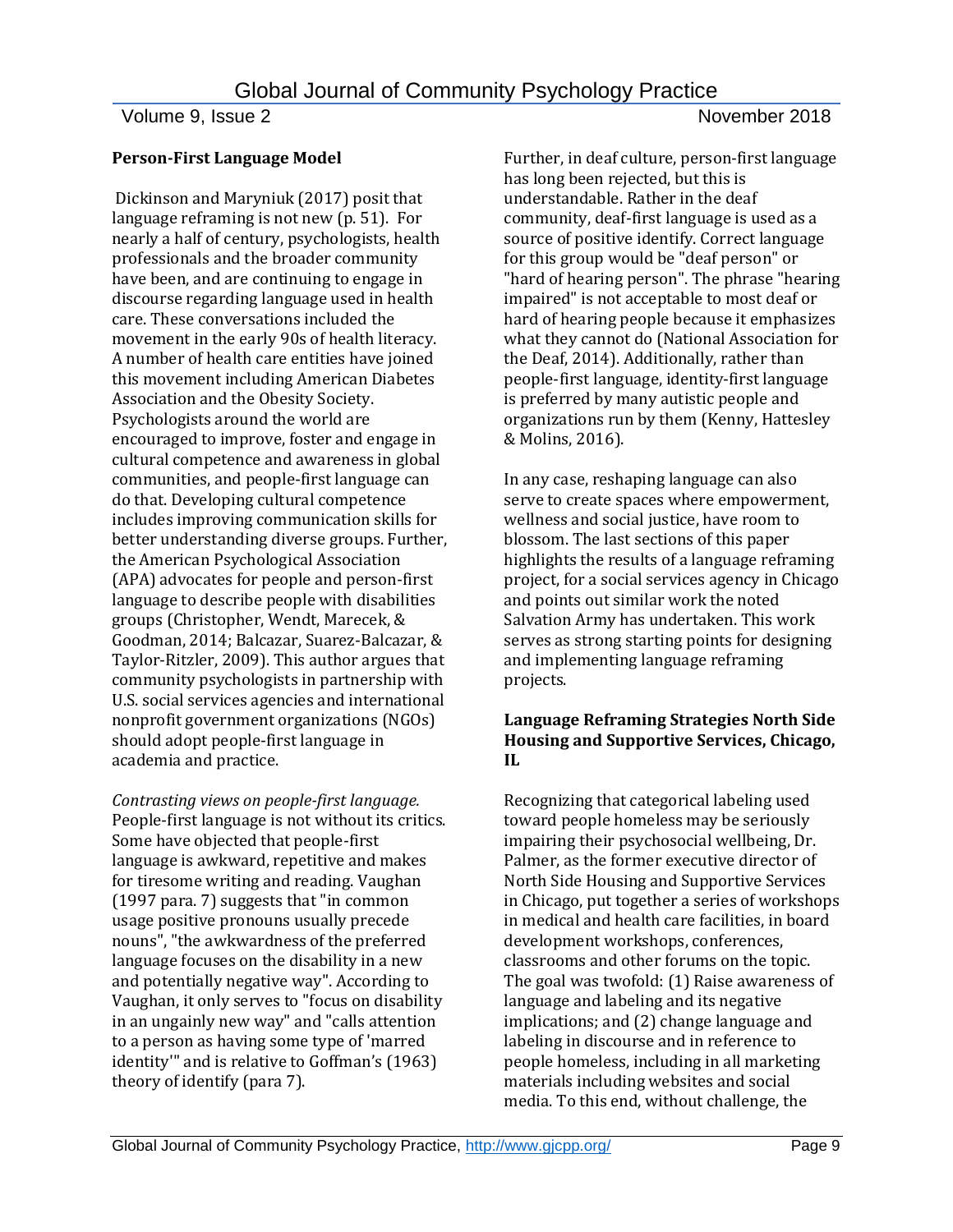agency adopted the following philosophy of care constructed and set in place by Dr. Palmer:

### **CONTEXT**

*Homelessness is not who people are, but a challenging societal issue that North Side Housing and Supportive Services and other agencies are working diligently to end.*

### **DIGNITY & RESPECT**

*Every person regardless of his or her situation deserves to be treated with dignity and respect*

## **POTENTIAL OF ALL & INDIVIDUALITY**

*Everyone has an individualized optimal level of capacity. North Side Housing and Supportive Services ensures that our participants have what is needed to build their capacity to whatever their optimal capacity level is; no one person is the same and therefore goals are individualized and not generalized.*

# **EMPATHY**

*The value of a person at North Side Housing and Supportive Services is not measured by his or her situation at any given time, but by the very fact they are human beings* (North Side Housing and Supportive Services, 2018).

#### **The Salvation Army, United States and Global**

Given the importance of perceptions, specifically with regard to people who are homeless, and understanding that how their clients see themselves based on the influence of service providers, the Salvation Army understood this philosophy impacts policy and funding. Therefore, the Salvation Army removed labels and translated this into practical principles. It became critical for their staff to avoid seeing people through the lens of current and past housing challenges.

Further, the agency changed the language it uses, with the aim of treating people as active agents of their lives and members of society, rather than passive recipients of services (Salvation Army, 2018).

These type of changes may be subtle, but they represent a shift in the ethos of services. Specifically, Salvation Army staff no longer use terms such as "homeless people" as a primary way of referring to people using the services. This language systems change reflect a broader change in how services are provided to people. When consciousness is raised regarding language and labels used by service providers, and even policymakers, people needing and using services do not readily assume that needing assistance is defining a trait of the individual. Moreover, removing labels more fully eliminates the ideology of blaming the victim, while supporting community psychology values and assumptions.

### **Opportunities for Community Psychologists**

Community psychologists are often on the front lines in our communities striving to advance social change. They should move beyond theory and research to operate from a "grasstops" position. Grasstops meaning having access to policymakers, program designers and administrators, where other stakeholders may not. Their roles are to recognize people's strengths and resources, work to break down existing social barriers, and emphasize empowerment and collaboration, among other functions (Kloos et al., 2012). These roles are predicated on, and delivered in action through core values that all community psychologists ascribe to, and through these values, many engage in promoting change in systems, organizations, or communities.

Shifting from an individual perspective to a structural/ecological perspective is a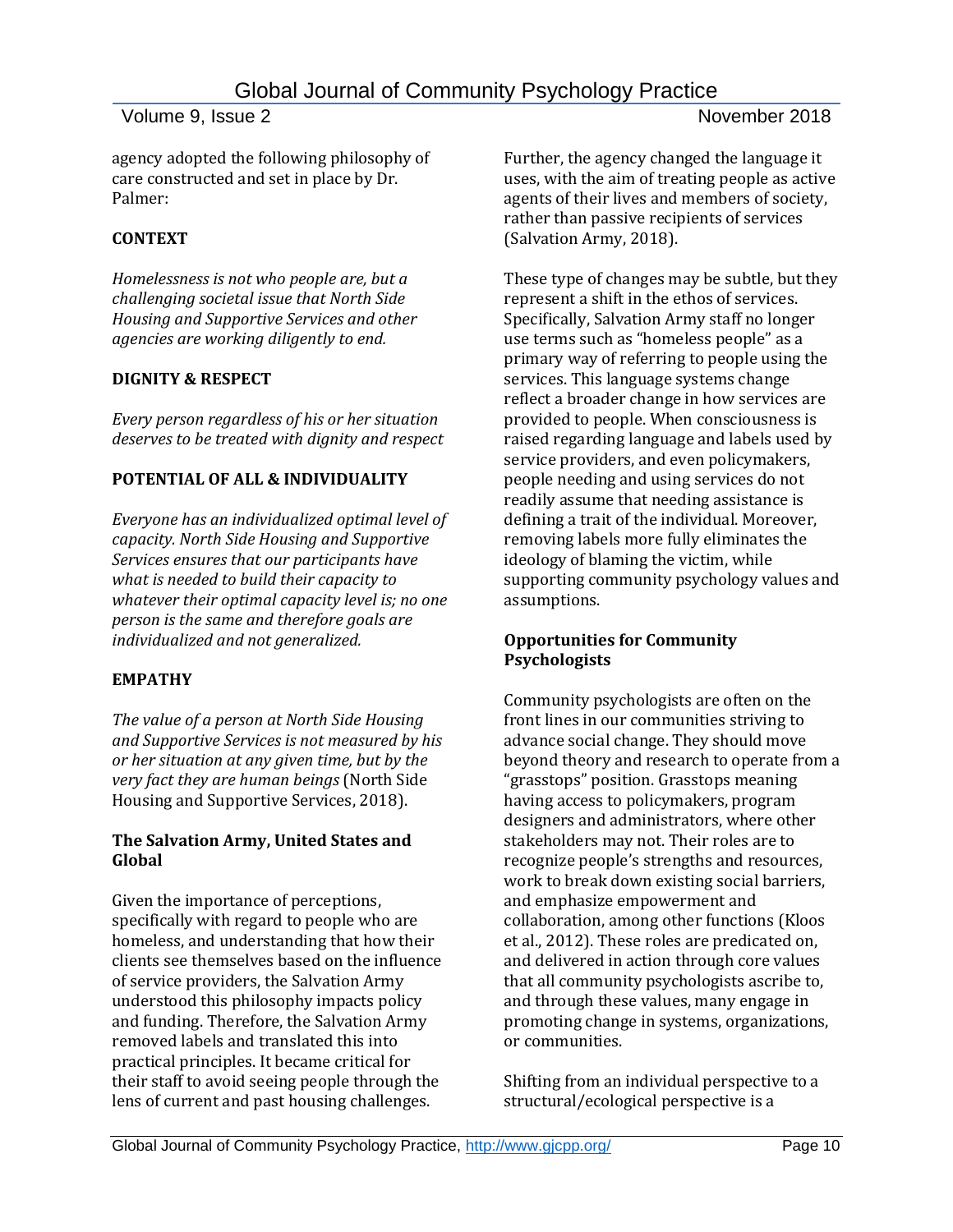fundamental framework of community psychologists (Kloos et al., 2012). Therefore, viewing language usage through a structural perspective is not far-reaching for academics and practitioners. Language usage require community psychologists to think about how language is structured and applied as a system, particularly as a system of oppression, and how this system impacts the lives of individuals and families (p. 6).

As communities come to believe that the problems it faces, are solvable and that they can do something about it themselves, they are less likely to blame individuals for social issues. This paper contends that one of our tasks as community psychologists is to support the premise that the inhumane uses of language needs interruption and commit to helping dismantle this system. To do so, a place to start is in partnership with social services agencies. Social services agencies are on the front lines as well, working with, and for, people who are homeless, and have the infrastructure in place for getting out awareness campaigns and language reframing projects, at local and global levels. The following actions steps can be used as a model for a starting point for such a project.

## **Action Steps for Change**

- 1. Collect all types of secondary data on people-first language studies. This information can be accessed from numerous resources including research libraries, and other locations;
- 2. Set up meetings with social services agencies that provide housing and homelessness services to present the potential language reframing project and propose collaborative partnerships;
- 3. Work with agencies to hire or consult with community psychologists and/or

communication experts on framing new, or revising existing philosophy's of care;

- 4. Use media including social services websites, the internet, and print, to frame the messaging and advance its visibility as widespread as possible;
- **5.** Abandon words in academic curriculum, journal publications and practice that denote superiority and exchange them for neutral terms such as "person" or "individual" rather than consumers, or for people-first language such as people who are homeless, or people experiencing homelessness; and
- 6. Conduct empirical studies on the correlation of language change and psychosocial wellbeing of people impacted by such strategies, as well as the general public.

## **Conclusion**

Language reframing or changing language, as a system, will be no easy task. For one, this system is very rarely, if at all, challenged. Likely, an adaptation takes place, (e.g. selfidentity), in this case, people who are homeless, that signals efforts to regain some sense of power. However, often, this behavior further perpetuates the system, and rather than focusing on dismantling systems, people who are homeless, similar to other oppressed groups, are further ridiculed, blamed and stereotyped for their predicament.

Yet, advancing language reformations must continue to influence public perceptions. Research has indicated that public perceptions and attitudes on homelessness and the people it impacts, has been influential in changes in policies, resources and services (Tsai et al., 2017; Tompsett et al., 2006). The largest changes are linked with increased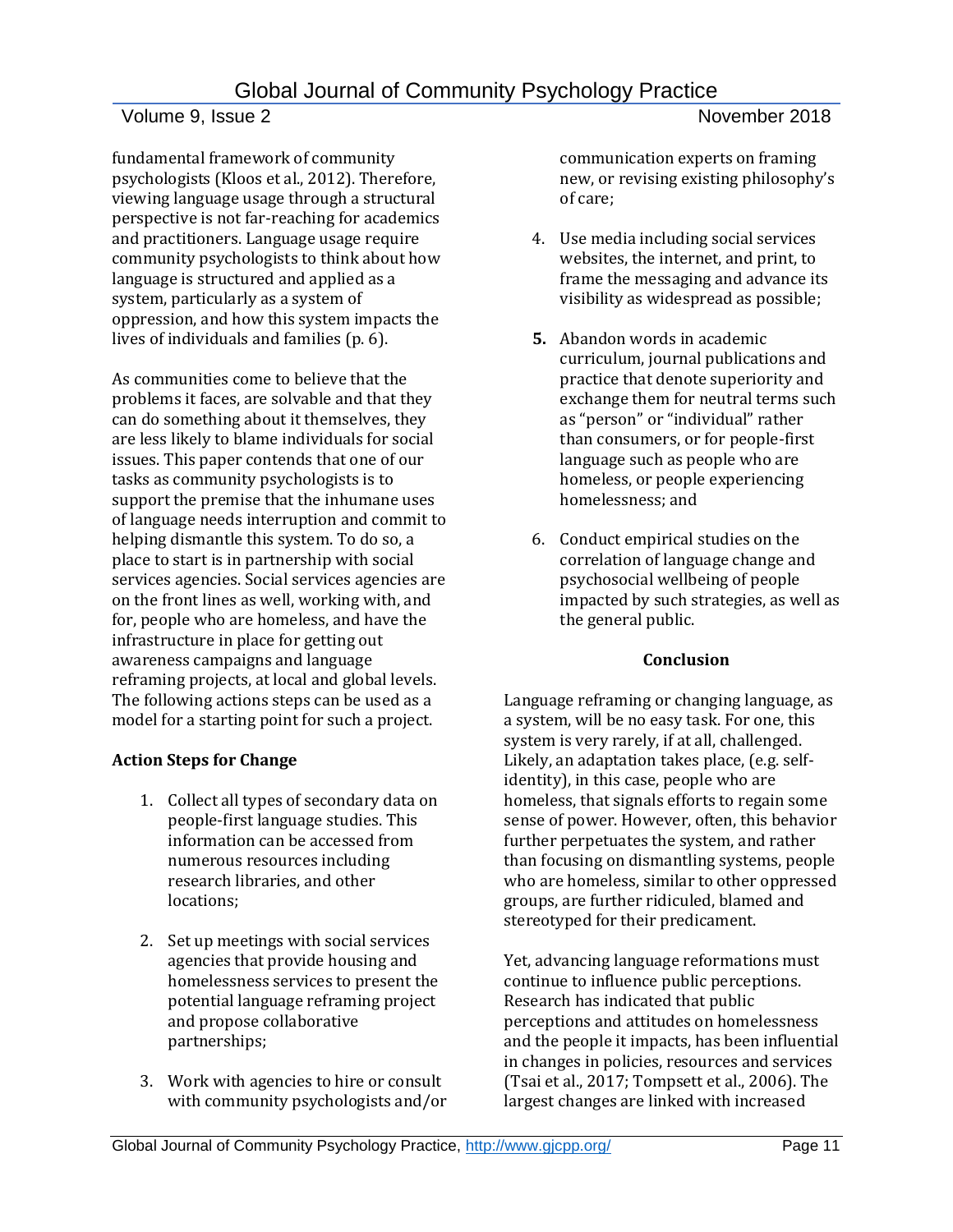### Volume 9, Issue 2 November 2018

support for legally allowing people homeless to sleep in public spaces and panhandling. Other changes show higher levels of compassion and less stereotyped perceptions (Tompsett et al., 2006; Tsai et al., 2017).

Quantifying public perceptions and attitudes are beneficial in linkages to directly influencing behavior. In essence, how we see someone shapes how we treat them. For example the more people feel compassion for people who are homeless, the more they donate money. If the media portrayed homelessness as getting worse, instead of better, and people could see there are more structural factors linked to homelessness, than individual deficits, sympathy likely increases. Another example is, the public perception that most people who are homeless have severe mental illnesses and highly engage in substance use and abuse. Yet, based on survey responses of people who are homeless, this viewpoint is not at all accurate (Tsai et al., 2017). Therefore, the more accurate facts are, that get publicized, the more the public will form perceptions and attitudes based on reality, rather than stereotypical and categorical labels, laden with negative associations.

It is the hope of this paper's author and community psychologist, that this paper will motivate other community psychologists and allies to explore the structural system of language and its relative, categorical labeling. In support of several core values of the community psychology field: empowerment, promoting individual health and well-being, respect for human diversity, and social justice, community psychologists will lead in dismantling language systems that harm. While reframing language may be a small step in advancing social change, this action could serve as a "tipping point" (Gladwell, 2002).

#### **References**

- Alter, A. (2013). How labels like 'black' and 'working class' shape your identity. *The Week.* Retrieved from http://theweek.com/articles/464854 /how-labels-like-black-working-classshape-identity
- Alter, A. (2010). Why it's dangerous to label people: Why labeling a person "black", "rich" or "smart" makes it so. *Psychology Today.* Retrieved from [https://www.psychologytoday.com/b](https://www.psychologytoday.com/blog/alternative-truths/201005/why-its-dangerous-label-people) [log/alternative-truths/201005/why](https://www.psychologytoday.com/blog/alternative-truths/201005/why-its-dangerous-label-people)[its-dangerous-label-people](https://www.psychologytoday.com/blog/alternative-truths/201005/why-its-dangerous-label-people)
- Asencio, E.K., & Burke, P.J. (2011). Does incarceration change the criminal identity? A synthesis of labeling and identity theory perspectives on identity change. *Sociological Perspectives, 54*(2), 163-182.
- Atwood, M. (1986). *The handmaid's tale*. New York: New York: Houghton Mifflin Harcourt Publishing Company.
- Balcazar, F. E., Suarez-Balcazar, Y., & Taylor-Ritzler, T. (2009). Cultural competence: Development of a conceptual framework. *Disability and Rehabiliation, 31*(14), 1153-1160.
- Baker, T. (2013 January 8). Norms=normal or expected: Deviance. [Blog post]. Retrieved from [http://shernbakersoc1110.blogspot.c](http://shernbakersoc1110.blogspot.com/2013/01/labeling-theory-chapter-8.html) [om/2013/01/labeling-theory](http://shernbakersoc1110.blogspot.com/2013/01/labeling-theory-chapter-8.html)[chapter-8.html](http://shernbakersoc1110.blogspot.com/2013/01/labeling-theory-chapter-8.html)
- Bernburg, J.G., Krohn, M.D., & Riveria, C.J. (2006). Official labeling, criminal embeddedness, and subsequent delinquency: *A longitudinal test of labeling theory,* 43(1), 67-88.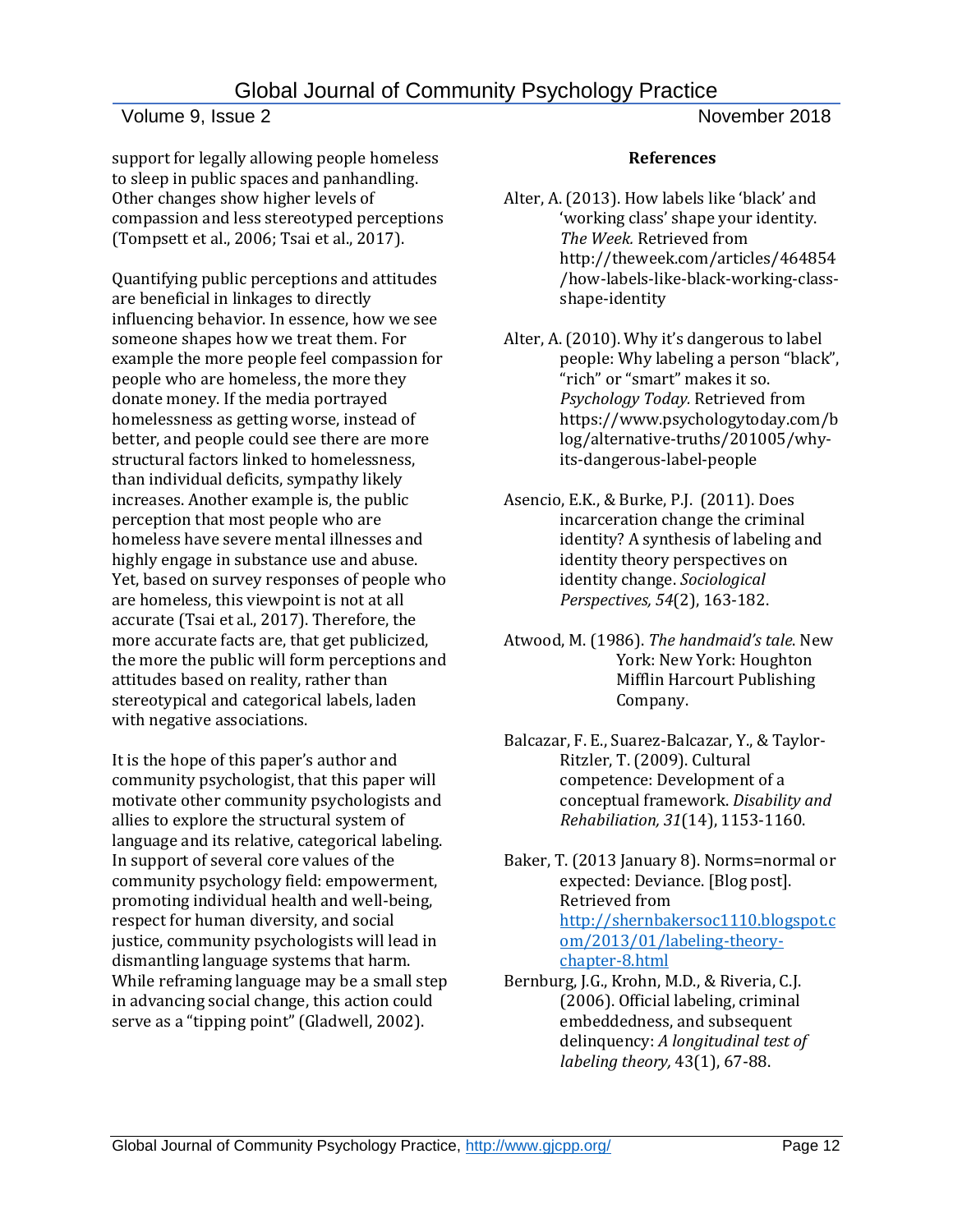## Volume 9, Issue 2 November 2018

- Bosmajian, G.A., (1983) *The language of oppression.* Lantham, MD: University Press of America.
- Christopher, J.C.,Wendt, D.C., Marecek, J. & Goodman, D.M. (2014). Critical cultural awareness: Contributions to a globalizing psychology. *American Psychology,* 69(7), 645-655.
- Clifford & Piston (2016). Clifford and Piston disgust and opinion about homelessness policy, *Harvard Dataverse*. [doi:10.7910/DVN/V9DNG8](http://dx.doi.org/10.7910/DVN/V9DNG8) Competence: Development of a conceptual framework. *Disability and*
- Darley, J.M., Gross, P.H. (1983). A hypothesisconfirming bias in labeling effects. *Journal of [Personality](https://www.psychologytoday.com/basics/personality) and Social Psychology*, *44,* 20-33.
- Davis, K. (2004). What's in a name: Our only label should be our name: Avoiding the stereotypes. *The Reporter*, *9*(2), 10-12, 24.
- Dickinson, J. K., & Maryniuk, M. D. (2017). Building therapeutic relationships: Choosing words that put people first. *Clinical Diabetes : A Publication of the American Diabetes Association*, *35*(1), 51–54. <http://doi.org/10.2337/cd16-0014>
- Duckitt, J. (1992). The social psychology of prejudice. New York: NY: Praeger
- Eberhardt, J. L., Dasgupta, N., & Banaszynski, T. L. (2003). Believing is seeing: The effects of racial labels and implicit beliefs on face perception. *Personality and Social Psychology Bulletin*, 29, 360-370.
- Essays, UK. (2013). Link between oppression and social labelling, *Sociology Essay*.

Retrieved from [https://www.ukessays.com/essays/](https://www.ukessays.com/essays/sociology/link-between-oppression-and-social-labelling-sociology-essay.php?cref=1) [sociology/link-between-oppression](https://www.ukessays.com/essays/sociology/link-between-oppression-and-social-labelling-sociology-essay.php?cref=1)[and-social-labelling-sociology](https://www.ukessays.com/essays/sociology/link-between-oppression-and-social-labelling-sociology-essay.php?cref=1)[essay.php?cref=1](https://www.ukessays.com/essays/sociology/link-between-oppression-and-social-labelling-sociology-essay.php?cref=1)

Fischer, R. (2011). The history of homelessness in America 1640s to the present. Retrieved from http://www.dceh.org/the-historyof-homelessness-in-america-1640sto-present/

FrameWork Institute (2018). Housing. Retrieved from http://frameworksinstitute.org/housi ng.html

- Gladwell (2002). *The tipping point: How little things can make a big difference.*  United States: Bay Back Books
- Godfrey, J. S. (2015). *Rewriting homeless identity: Writing as coping in an urban homeless community*: Lanham, MD: Lexington Books.
- Goffman, E. (1963). Stigma: Notes on the management of spoiled identity. Englewood Cliffs, New Jersey: Prentice Hall.
- Goluboff, R. (2018). United States Vagrancy Laws. *Oxford Research Encyclopedia of American History.* Retrieved 12 Feb. 2018, from [http://americanhistory.oxfordre.com](http://americanhistory.oxfordre.com/view/10.1093/acrefore/9780199329175.001.0001/acrefore-9780199329175-e-259) [/view/10.1093/acrefore/978019932](http://americanhistory.oxfordre.com/view/10.1093/acrefore/9780199329175.001.0001/acrefore-9780199329175-e-259) [9175.001.0001/acrefore-](http://americanhistory.oxfordre.com/view/10.1093/acrefore/9780199329175.001.0001/acrefore-9780199329175-e-259)[9780199329175-e-259.](http://americanhistory.oxfordre.com/view/10.1093/acrefore/9780199329175.001.0001/acrefore-9780199329175-e-259)
- Hall, E.V., Phillips, K.W., & Townsend, S.M. (2015). A rose by any other name? The consequences of subtyping "African-Americans" from "Blacks", *Journal of Experimental Social Psychology, 56,* 183-190.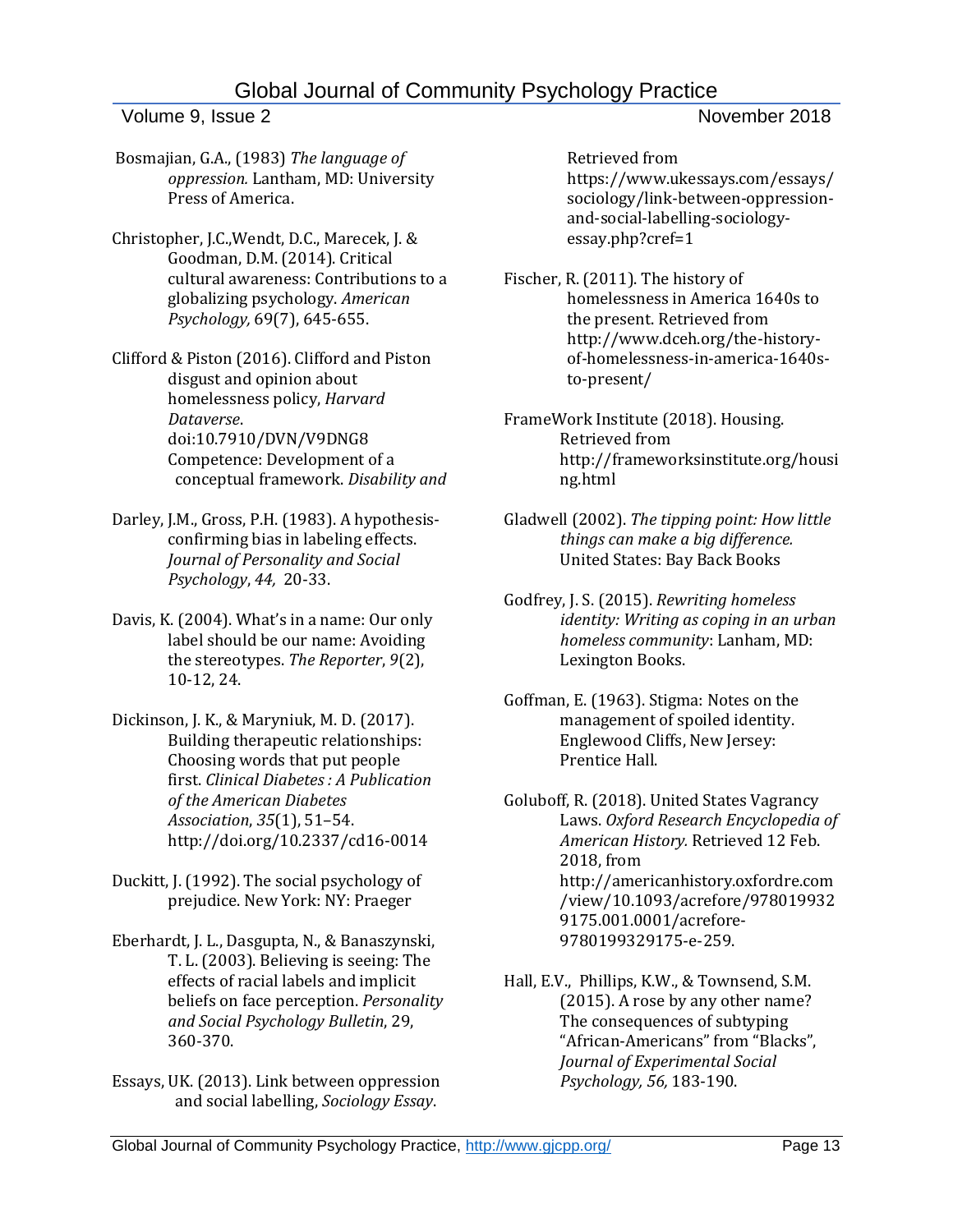Volume 9, Issue 2 November 2018

- Hamilton, D.L. & Sherman, J.W. (1994). In R.S. Wyer, Jr. & T.K. Srull (Eds.), *Handbook of social cognition* (2nd ed. Vol.2, pp 1- 68). Hillsdale, NJ: Lawrence Edbaum.
- Harris, L.T., & Fiske, S.T. (2006). Dehumanizing the lowest of the low: neuroimaging responses to extreme out-groups. *Psychological Science,*  17(10), 847-853
- Heffernan, (2006). *The post-qualifying handbook for social workers.* United Kingdom: Jessica Kingsley Publishers.
- Heit, E. & Rubinstein, J. (1994). Similarity and property effects in inductive reasoning. *Journal of Experimental Psychology: Learning, Memory & Cognition,* 20(2), 411-422.
- Heitzeg, N.A. (2015). Whiteness,' criminality, and the double standards of deviance/social control, *Contemporary Justice Review*, *18*(2), 197-214, doi: 10.1080/10282580.2015.1025630.
- Hodge, J. G., DiPietro, B., & Horton-Newell, A. E. (2017). Homelessness and the public's health: Legal responses. *Journal Of Law, Medicine & Ethics*, *4, 5*28-32. doi:10.1177/1073110517703314.
- Jones, D. R. (2012, March 15). Homelessness in America -- A racial issue. *New York Amsterdam News*. p. 5.
- Kahneman, D. & Tversky, A. (1973). On the psychology of prediction. *Psychological Review,* 80(4), 237-251.
- Kenny, L., Hattersley, C., & Molins, B. (2016). Terminology and autism. Research Austism. Retrieved from http://researchautism.net/autism/ot her-aspects-of-autism/terminology
- Kloos, B., Hill, J., Thomas, E., Wandersman, A., Elias, M. & Dalton, J. (2012). *Community psychology: Linking individuals and communities.* Belmont, CA: Wadsworth Cengage Learning.
- Knecht, T. & Martinez, L.M. humanizing the homeless: Does contact erode stereotypes? *Journal of Social Science Research,* 38(3), 521. DOI: [10.1016/j.ssresearch.2009.01.00](http://dx.doi.org/10.1016/j.ssresearch.2009.01.009) [9](http://dx.doi.org/10.1016/j.ssresearch.2009.01.009)
- Kusmer, K. (2002). *Down and out on the road: The homeless in the American history:*  New York, New York: Oxford University Press.
- Lassaline, M. E., &Murphy, G. L. (dy1996). Induction and category coherence. *Psychonomic Bulletin & Review*, *3,* 95– 99.
- Lee, B.A., Jones, S.H., & Lewis, D. W. (1990). Public beliefs about the causes of homelessness. *Social Forces,* 69(1), 253-265.
- Murphy, G. L., & Ross, B. H. (1994). Predictions from uncertain categorizations. *Cognitive Psychology, 27*, 148–193.
- Mustafa, Z. (2011). The oppressive power of language: How the words you use can help perpetuate an imbalanced system. Retrieved from [https://www.mcgilldaily.com/2011/](https://www.mcgilldaily.com/2011/03/the-oppressive-power-of-language/) [03/the-oppressive-power-of](https://www.mcgilldaily.com/2011/03/the-oppressive-power-of-language/)[language/](https://www.mcgilldaily.com/2011/03/the-oppressive-power-of-language/)
- Nance, C. (2012, September, 17). What is more sensitive and attentive wording than "homeless" and "homeless shelter"? Retrieved from https://www.quora.com/What-ismore-sensitive-and-attentive-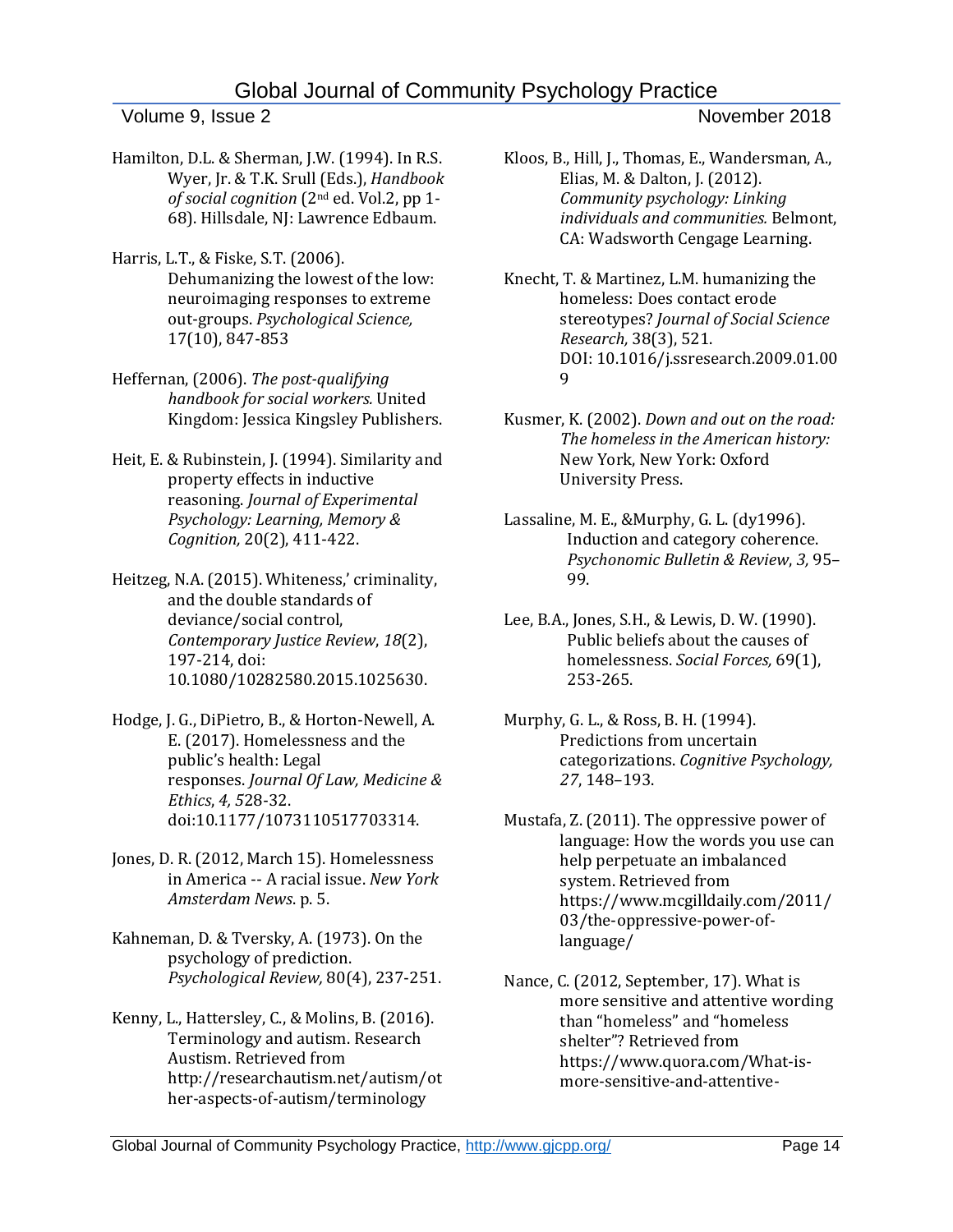### Volume 9, Issue 2 November 2018

wording-than-homeless-andhomeless-shelter

National Association for the Deaf (2014). Retrieved from https://www.nad.org

National Law Center on Homelessness & Poverty (2014). Retrieved from https://www.nlchp.org/reports

- North Side Housing and Supportive Services (2018). Retrieved from www.northsidehousing.org/
- Parsell C., Parsell M. (2012). Homelessness as a choice. *Housing Theory Soc.* 29, 420– 434. 10.1080/14036096.2012.667834
- Phelan, J., Link, B.G., Moore, R.E. & Stueve, A. (1997). The stigma of homelessness: The impact of the label "homeless" on attitudes toward poor persons. *School Psychology Quarterly, 60*(4), 323-337. doi:10.2307/2787093
- Rawls, J. (2005). *A theory of justice.*  Cambridge, MA: Belknap Press of Harvard University Press. *Rehabilitation: An International, Multidisciplinary Journal, 31,* 1153–
- Rich (2017). People experience homelessness, they aren't defined by it. Retrieved from [www.usich.gov/news/people](http://www.usich.gov/news/people-experience-homelessness-they-aren)[experience-homelessness-they-](http://www.usich.gov/news/people-experience-homelessness-they-aren)aren't[defined-by-it](http://www.usich.gov/news/people-experience-homelessness-they-aren)
- Rosch (1978). Principles of Categorization. University of California, Berkley
- Sanburn, J. (2016). The radically simple solution to homelessness. *Time*, *187*(9), 19-20.
- Schneider, B. & Remillard, C. (2013). Caring about homelessness: How identity

work maintains the stigma of homelessness. *Text & Talk, 33*(1), 95- 112

- Shafir, E., Smith, E., & Osherson, D. (1990). Typicality and reasoning fallacies. *Memory and Cognition*, *18,* 229– 239.
- Stangor, C. (2000). *Stereotypes and prejudice; Essential readings.* College Park, MD: Psychology Press.
- Sudder, C. (2016). Remembering Michael Brown: Why Black youth are branded as criminals. The Conversation. Retrieved from https://theconversation.com/remem bering-michael-brown-why-blackyouth-are-branded-as-criminals-63629
- Tompsett, C. J., Toro, P. A., Guzicki, M., Manrique, M. and Zatakia, J. (2006), Homelessness in the United States: Assessing changes in prevalence and public opinion, 1993–2001. *American Journal of Community Psychology*, *37*, 29–46. doi:10.1007/s10464-005- 9007-2
- Tompsett, C.J., & Toro, P. (2004). Public opinion. *Encyclopedia of homelessness.* Thousand Oaks, CA: Sage Publications:
- Toro, P.A. & McDonell, D. M. (1992). Beliefs, attitudes, and knowledge about homelessness: A survey of the general public. *American Journal of Community Psychology, 20*(1), 53
- Tsai, J., Lee, C. Y. S., Byrne, T., Pietrzak, R. H. & Southwick, S. M. (2017). Changes in public attitudes and perceptions about homelessness between 1990 and 2016. *American Journal of Community Psychology, 60*, 599–606. doi:10.1002/ajcp.12198